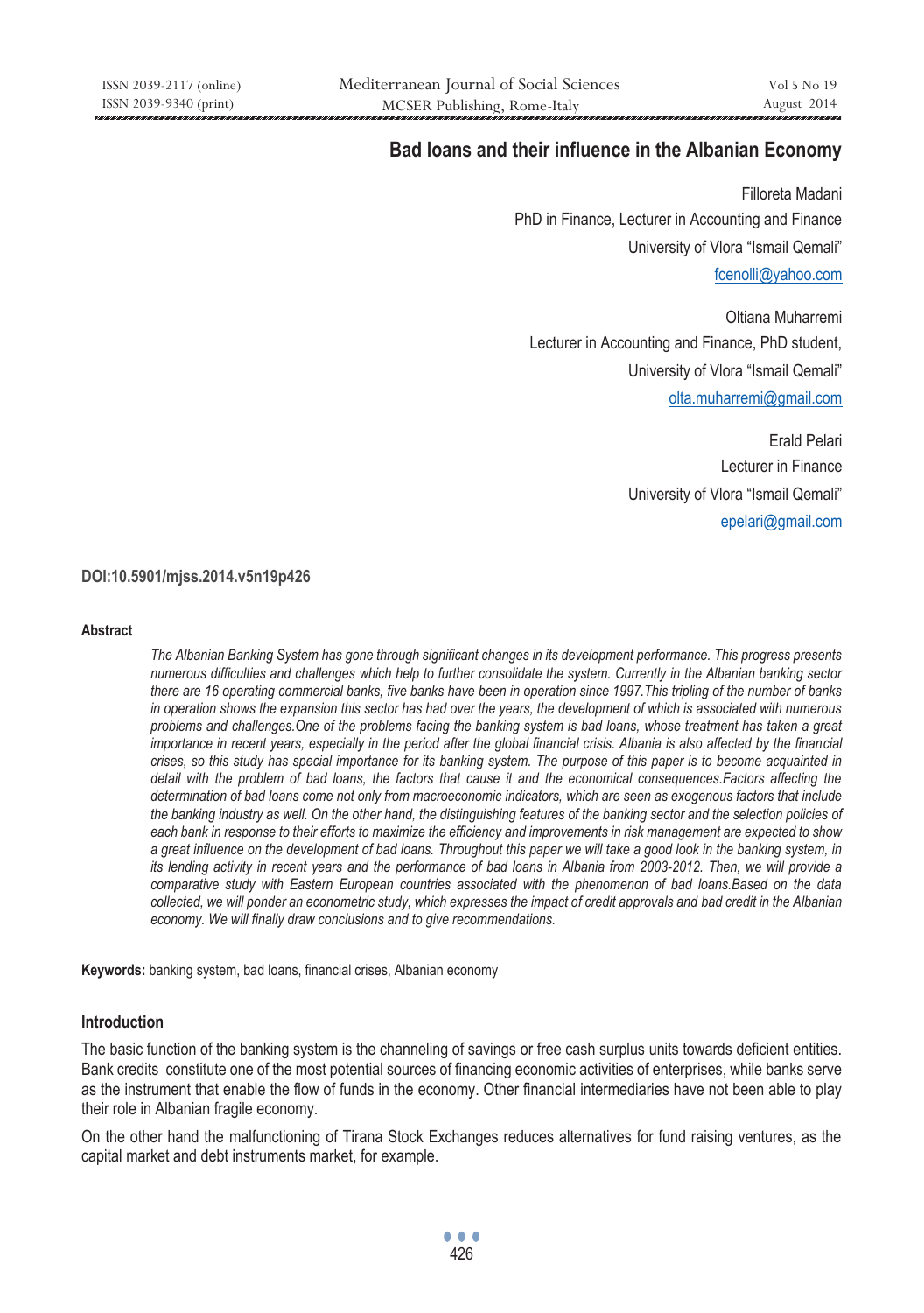| ISSN 2039-2117 (online) | Mediterranean Journal of Social Sciences | Vol 5 No 19 |
|-------------------------|------------------------------------------|-------------|
| ISSN 2039-9340 (print)  | MCSER Publishing, Rome-Italy             | August 2014 |

In transition economies, such as the Albanian economy, the combination of poor heritage with numerous structural problems makes it really hard the functioning efficiently of financial intermediaries, leaving more space for businesses to be financed in riskier ways, such as borrowing in the informal economy market. Moreover, the low level of recognition, structural distortions and the lack of confidence, make our country a market devoid of operating capitals and securities. By this filing, it is clearly evidenced that the financing channel through bank credit economy takes a special importance and therefore the role and responsibilities that policymakers , bankers, business people should undertake, are numerous.

Albanian Banking System is associated with significant changes in the performance of its developments. It also presents difficulties and challenges that help to further consolidate the system.

# **Chapter 1 Developments in Albania's banking system and its features**

The performance of Albanian banking system can be divided into four periods:

1.The period from 1946-1990; 2.The period from 1991-1996; 3.The period from 1997-2003 and 4.The period from 2003 up until today.

All periods of banking system development largely reflect the prevailing economic, political and social situations in Albania.

# **The period from 1946-1990:**

Our banking system during socialism was a fully centralized system until 1997. Till 1976 this system consisted of a single bank, The State Bank of Albania, which served at the same time as the monetary authority and as a credit to the economy. Its role as a financial intermediaries was quite limited because the distribution of loans was led by a centralized plan. The Bank served merely as a transactions registration institution among manufacturing enterprises. Apart from the State Bank of Albania,the General Directorate of Cash Savings and Insurance functioned to conduct population collecting savings and deal with property insurance, mainly that cooperative. In 1977 the Agricultural Bank was established as a separate bank,as a section of the State Bank of Albania. This bank bid for funds to cover the agricultural sector. In 1990, the Department of Foreign Relations of the Albanian State Bank served as the basis for the establishment of the Albanian Commercial Bank which performed the function of financing and promotion of exports and payments.

# **The period from 1991-1996:**

As a part of an economic reform started in 1992, the reform of the banking system began as an institutional reform with a change of the legal provisions. The Assembly, in April 1992, adopted the Law "For the Bank of Albania" and the law "For the banking system in the Republic of Albania". These laws over the banking system transformed a one-level banking system into a two-tiered one. The basis of these laws opened a new window in the licensing process of new private banks and banking regulations from the central bank. The Bank of Albania was established as the country's central bank, while the other three state-owned banks: The Savings Bank,The National Commercial Bank and The Agricultural Commercial Bank, constituted the second level of the banking system. The Savings Bank was the successor of The Savings Institute. The National Commercial Bank was a merger of the domestic trade activity of the Albanian State Bank with the Albanian Commercial Bank. Again, there were two joint-venture banks licensed in 1992.

The problems of the banking system during this period:

-The level of financial intermediation was limited. The State-owned banks that dominated the market with about 90% of the deposit performed limited functions of financial intermediaries, while new private banks were limited in number, too slow or unwilling to attract deposits by focusing primarily on trade credit . The level of credit to the economy was very low. Banks operating in Albania at that time were carrying high levels of cash and they began to see short-term investments in government securities, as a better form and a more secure investment. The denial of credit was due to uncertainties in the implementation of Contracts, a lack of information about potential borrowers, but also a difficult macroeconomic situation prevailing in those years.

- Bad loans and increased loss was due to the lack of a proper regulatory and supervisory framework. The early years of transition were accompanied by a decline in economic activity due to the weakness of state enterprises, especially in the old technology industry branches and falling demand, branches representing important customers of state banks. Unturned loans were increased from 14% of the credit stock in 1993 to 60% in 1997)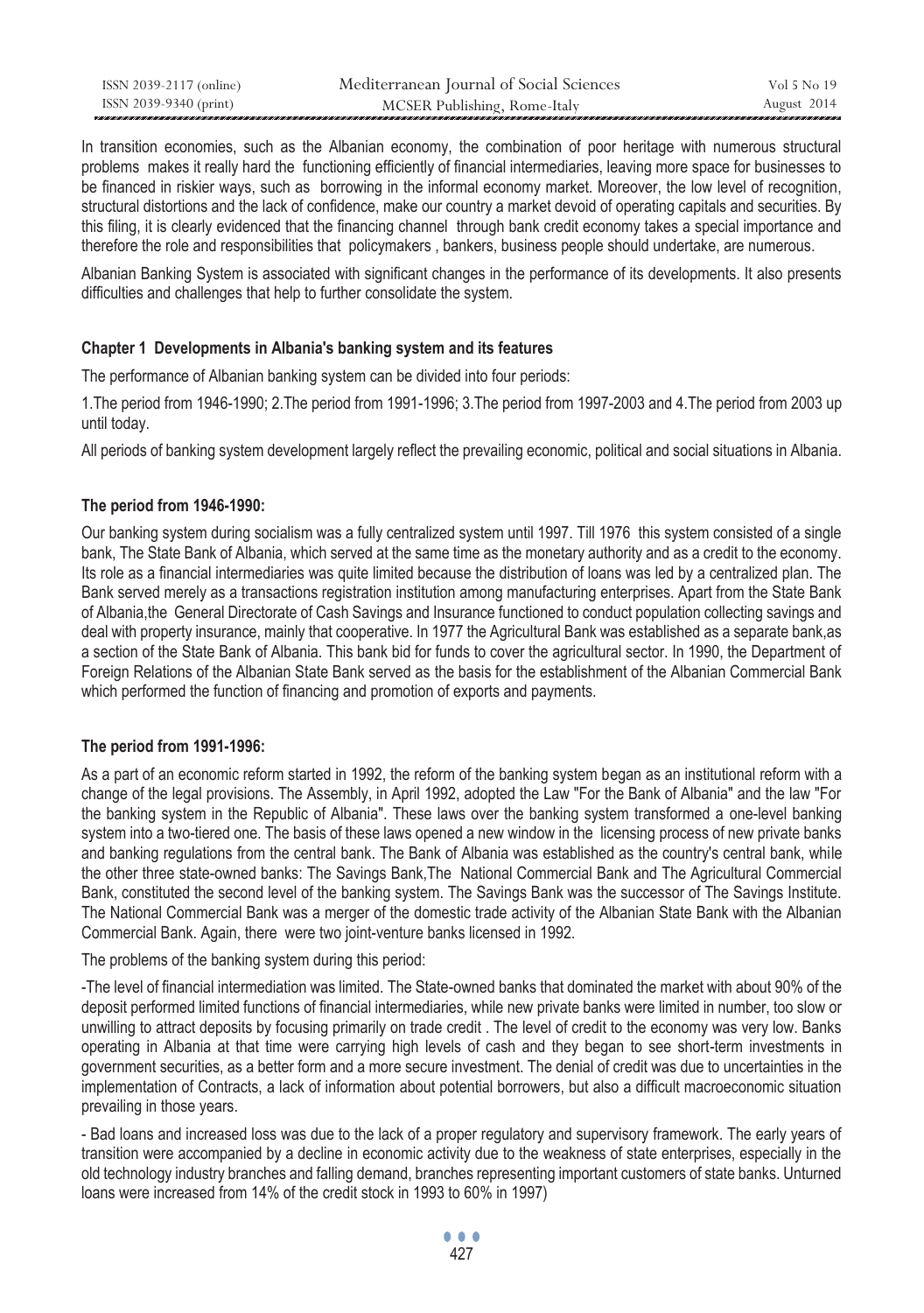| ISSN 2039-2117 (online) | Mediterranean Journal of Social Sciences | Vol 5 No 19 |
|-------------------------|------------------------------------------|-------------|
| ISSN 2039-9340 (print)  | MCSER Publishing, Rome-Italy             | August 2014 |

- The lack of a banking experience for the activities of a market economy was a negative factor. Many bank executives had no international experience and came from other branches of government institutions, even by inexperienced financial sectors.

# **The period from 1997-2003**

 -The macroeconomic stability faced improvements during this period, after the pyramid crisis of 1996-1997. Financial sector reforms marked significant progress in that period. They were related to the privatization of state banks and the entry of new private banks, which have contributed to the deepening of financial intermediation and enhancing the quality of banking services. In 1997, another bank was licensed totally foreign-owned:The International Commercial Bank, while in 1998 it was licensed the American Bank of Albania and Tirana's branch of Alpha Bank Credit.

In 1999, three other banks began their activities:First Investment Bank, The Commercial Bank of Greece and Pro Credit Bank (Fefad), while in 2002 it was licensed The Credit Bank of Albania. In the first half of the 2000, banking market players gradually exchanged their investments without risk (to confirm their position risk-averse), with a massive credit. With these new investments of foreign banks and the privatization of state banks, competition increased and banks started to 'fight' in order to increase market share in loans and deposits. Consequently, competition in the credit market appeared mainly in shifting investments from government securities to loans to their customers, thus increasing the very rapid pace of loan portfolio. All this 'greed' to gain market share, was associated with underestimation of credit risk, easing of lending standards and overestimating the capacity of their clients to pay. Subsequently, the Albanian banking system came under the pressure of a global crisis and the lending rate changed, making banks more conservative in approving loans and borrowers more uncertain about their ability to pay.

The Banking market presented significant developments during 2003, supported by a favorable macroeconomic environment. The entry of two new banks and the privatization of the Savings Bank from an Investor in Central and Eastern Europe, led to increased productivity and competitiveness in the system.

The Intermediary role of the Albanian banking sector became more apparent after 2004. Some of the features that accompanied the economic and financial development, especially in the years 2004-2008 were:

rates relatively high and stable economic growth, low inflation and mainly within the limits set by the monetary authority, the high level of capitalization of banks, lending primarily in foreign currencies, extension of credit to borrowers individuals (especially for mortgage loans since the demand for this type of loan rose significantly) but without reaching levels lending to businesses, relatively high rates of interest on loans, low level of non-performing loans, a satisfactory rate of return on equity and assets of the banking system, etc..

The year 2005 was characterized by the continuation of the dynamic development of the banking system in Albania. This dynamic, in terms of licensing of banks and other financial institutions, reflected in applications for new banking licenses in sales and changes in the structure of banks' shareholders and a strong expansion of the network of different banks in different territories of the country.

During 2006, the banking system underwent significant quantitative and qualitative developments. At the end of the year, the banking sector consisted of 17 banks, of which three were entirely of Albanian capital.

In February, it was given preliminary approval for a license to the First Investment Bank which was a subsidiary of First Investment Bank,of Bulgaria.

During 2008, the number of banks in the banking system was reduced to 16 from 17, which was a year ago. The process of merging of the two banks:San Paolo IMI and Intesa Bank, through absorption, brought the banking group Intesa Sanpaolo. This development was due to the merger Italian Albanian bank in the American Bank of Albania, with their main shareholder Intesa Sanpaolo and financial effects of the merger started on 1st January 2008.

Nowadays the banking sector and the financial system operate in a challenging environment characterized by a slowdown in domestic economic growth and external financial incentives decline,a slowdown in public investment and private consumption, lending rates in the banking sector and further decrease of its quality, as well as dictated changes in the international market.However, in these conditions, the banking sector is generating profit and capitalization indicators of banking liquidity stood in considerable positive levels.The direct indication of market'risks on the bank sector is moderated,but the non-direct indication stemming from exposure to individuals and businesses is significant, suggesting the need for careful monitoring of the sector's credit bank quality .The decline of loans'quality represents the main concern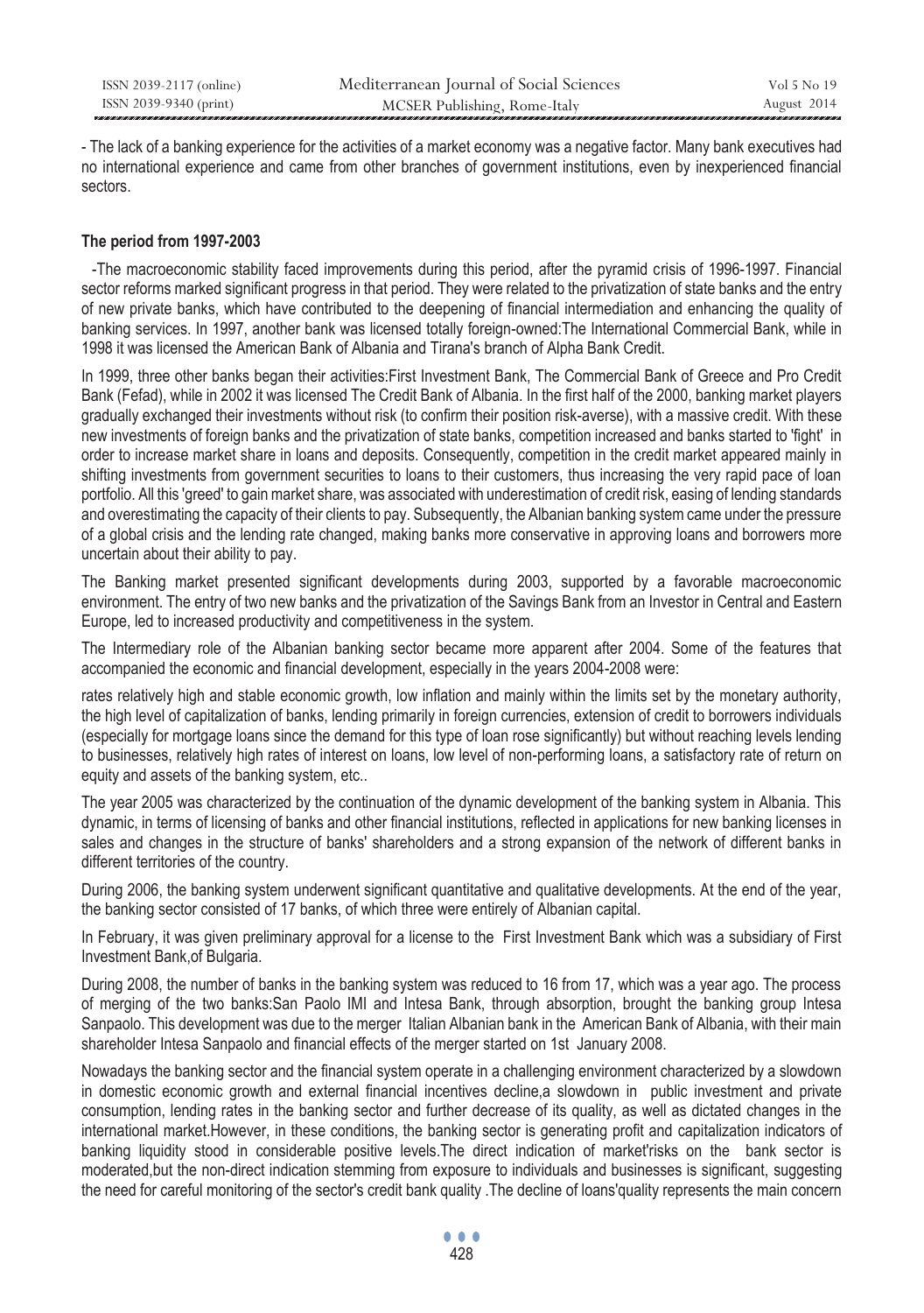| ISSN 2039-2117 (online) | Mediterranean Journal of Social Sciences | Vol 5 No 19 |
|-------------------------|------------------------------------------|-------------|
| ISSN 2039-9340 (print)  | MCSER Publishing, Rome-Italy             | August 2014 |

for the sustainability of financial indicators of the banking sector. In the situation where the developments in the internal and external economic environment do not support a sustainable improvement of expectations for economic operators, improving credit can not come in the right way and move fast enough from the bank activity itself. The normal financial level in the intermediation sector in Albania, calculated as the ratio of financial system assets to gross domestic product (GDP) was estimated at 92.8% at the end of 2012, 89.5% at the end of 2011. The banking sector remains the main segment of financial intermediation, whose assets represent about 93.9% of total financial system assets in the whole. In the banking sector, a major contributor to the performance of assets is the lending activity, although it has been declining due to lower economic growth and prudent behavior of banks in the allocation of credit funding. In the financing of the banking activity has totally contributed the depositing activity. This is regarded as a positive development, which affects the stability of the liquidity situation in the banking sector. On the other hand, this development highlights the need for continued preservation of public confidence in the banking sector.

# **Chapter 2 The performance of bad loans in Albania**

The main threat to stability and development of the banking system today are troubled credits. The financial and economic crisis that the global economy is facing today has created a climate not conducive to the economic development, and the development of the banking system. The number of bad loans has increased since the beginning of the recent financial crisis. Despite the efforts some commercial banks are making together with the Central Bank of Albania, bad loans are still in trouble.

To have a clearer view of the problem Table 2.1 compares our banking system with the banking systems of several other countries. We note that this indicator has improved over the years 2003, 2004 and 2005. But after 2008 onwards, this indicator has deteriorated steadily in 2012, reaching a 14.4% of value. If you carefully look at the table, we note that in Albania, this indicator has a higher value compared to those of other countries. Even some countries of our region such as: Bosnia and Herzegovina, Croatia, Montenegro, Macedonia and Greece have the smallest percentage of the index compared to Albania.

The quality of the loan portfolio in the banking system was very high until 2007. Levels of bad loans began to have a higher level since 2008. So, the level of bad loans reached 3.4% by the end of 2007 and 18.8 % in late 2011. However, more than half of the banks in the banking system believe that the level of bad loans is higher than reported.

According to sources of the Bank of Albania, the amount of loans granted, of which the banks have no hope these loans to be paid off, has reached the sum of 310 million Euros at the end of 2012, it was around 220 million Euros at the end of 2011, amounting to one third of total loans problems. Compared to the end of 2011, problematic loans have increased nearly 4 percentage points, slowing down the pace of growth, they raised with 5.3% compared to the end of 2010. Problematic loans reached the maximum level in November 2012 with 23%.

Figure 2.1 shows the level of bad loans for the period 2003-2012. Albania as a country in transition has had a fluctuation in the performance of loans over the years. In the last decade, there is an upward trend in the share of bad loans to total loans, primarily due to the factors mentioned above. As it can be seen from the graph, the lowest level of bad loans was achieved in 2005, while the highest level in 2012.

Bad loans belong mostly to business loans, which reflect on the one hand -the general economic difficulties, and on the other hand- the poor quality of businesses, financed by banks during the credit boom years, the period 2004 - 2008.

In this perspective, we can say that the Albanian banking system should be very careful with problematic loans, especially in periods of crisis which favors the increasing of bad loans.

In fact at the end of 2012, loans to the economy reached the sum of 554.7 billion (leke), marking an increase of 2.4% on an annual basis, or 12.8 billion (leke). The increase of the loans in 2012, in absolute terms, turns to be about 6 times lower than a year ago. The annual growth rates of loans in 2012 were the lowest of the decade as shown in Figure 2.2. The main reason for low rates of credit growth has been the increasing of problematic loans. This has made banks focus on managing existing portfolios and be more selective in new lending.

Terms "problematic loans and credit outstanding" show the banking system's exposure to credit risk. At the same time low and declining values of this ratio indicate a limited exposure to this risk.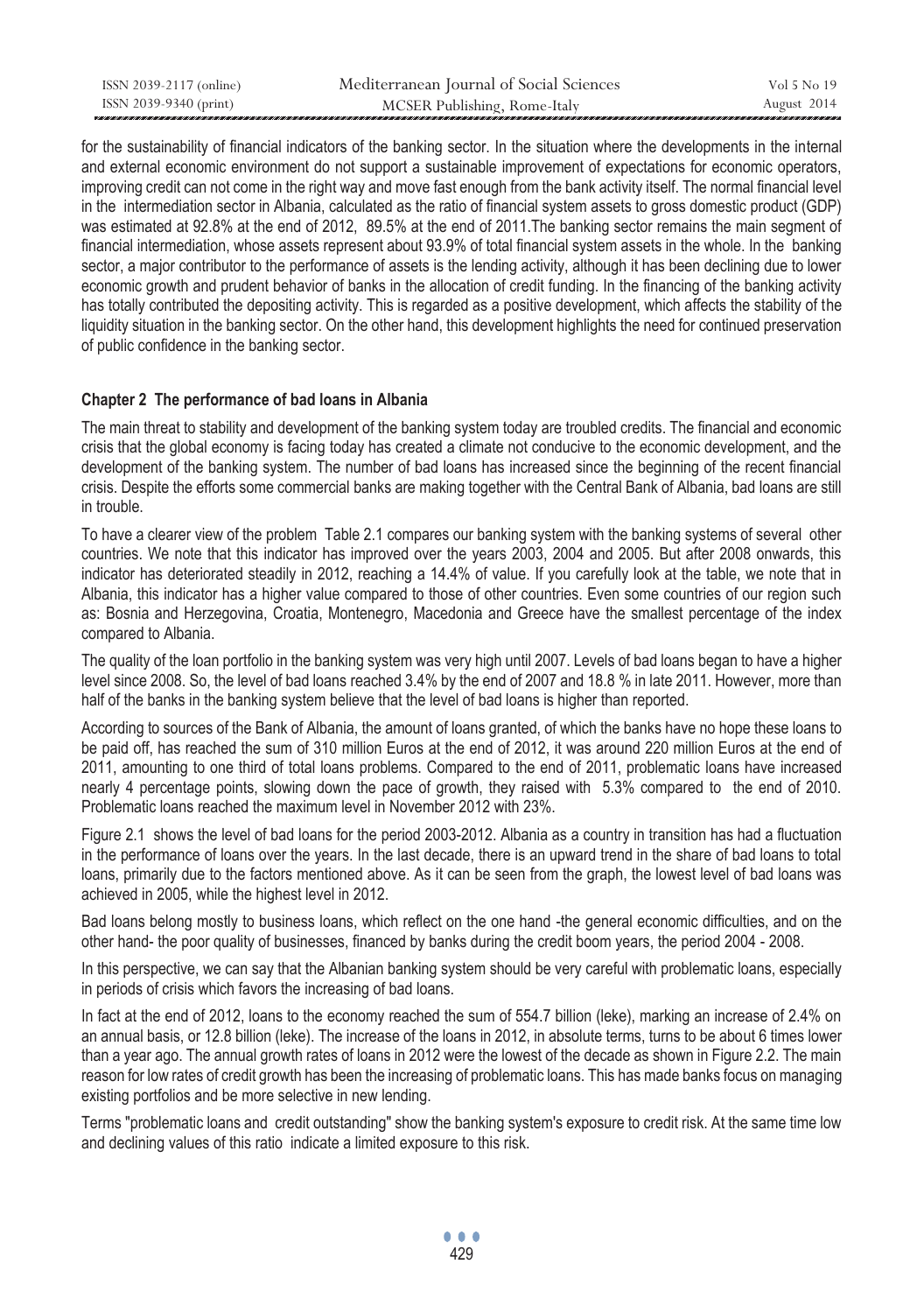| ISSN 2039-2117 (online) | Mediterranean Journal of Social Sciences | Vol 5 No 19 |
|-------------------------|------------------------------------------|-------------|
| ISSN 2039-9340 (print)  | MCSER Publishing, Rome-Italy             | August 2014 |

In Figure 2.3, the share of loans is presented by categories. As it can be seen from the figure, the share or standard of credit quality,has generally had the same trend, that of growth for the period 2003 - 2007, while since 2008 a decrease began with the highest level of decline in 2011 .

Taking into consideration problematic loans, (doubtful loans, substandard), they have had an upward trend, especially after 2008 onwards. The growth of this category of loans was due to the global financial crisis of 2008 which had its impact in Albania.

The Increasing of bad loans is a real problem, because it is a premise for lost credit growth.

Lending related to sectors of the economy

The sectors of the economy have played a different role in lending over the years. Credit growth is associated with increased non-performing loans as a result of bad credit.

 Table 2.2 shows the level of lending by the main branches of the economy and the level of non-performing loans / loans outstanding for 2010 and 2011. As it can be seen, the business occupies the largest share of lending, with the highest level of credit concerning trade, repair of vehicles and household items, followed by the construction sector and manufacturing industry. While lending to individuals has also increased over the years, but the trend has not increased so much compared to lending for business growth.

According to a report by the Bank of Albania, by the end of 2010, from the total loans received, the construction sector is the most problematic. The level of nonperforming loans of this sector is 19.8%, while the lending value of the sector is 13.9% of the total. The list of problematic sectors is followed by the manufacturing industry with 15.2%, while trade, repair of vehicles and household items is measured to 13.8%.

Parts of other sectors having bad loans are: hotels and restaurants along with telecommunications, which have high levels of nonperforming loans within the sector, but from the total portfolio, the role they play is low.

It is noted that the loans taken by businesses at the end of 2011, represent 73.5% of the total loan portfolio and 26.5% loans taken from individuals. The economic problems these sectors faced, reflected in the increase of bad loans. From the table, it is clear that the indicator "loans compared to outstanding loans" increased in 2011 compared with the previous years. For businesses, this figure amounts to 20.8% at the end of 2011, and 15.7% for individuals.

# **Chapter 3 Statistical analysis of indicators that have an impact on bad loans.**

Banks identify key factors that have led to the rapid growth of bad loans for both businesses and individuals. Some of these factors are: The economic crisis, businesses failed liquidity, flow reducing of migrants because of an income reduction as a result of layoffs for individuals. Job loss, the reduction of wages and the reduction of hours of work are the main factors that have forced the banks to increase non-performing loans in the category of individuals. Another reason influencing a growth of bad loans is related to the decline of remittances. Local currency devaluation (which automatically increased installments for all those who had borrowed in Euros , but had incomes in Leke ) is identified as a factor by banks, but not the primary factor influencing this rapid growth of bad loans.

The factors affecting the determination of bad loans do not come only from macroeconomic indicators, which are seen as exogenous factors that include the banking industry. The empirical framework takes into account an analysis of the impact of general microeconomic factors which are not analyzed in this study, but have a significant impact on bad loans. All distinctive features of the banking sector and the policy choice all banks undertake in response to their efforts to maximize the efficiency and make improvements in risk management, are expected to have a great influence on the development of bad loans.

Berger and De Young (1997) studied the causal relationship between credit quality, efficiency and equity of the bank payment, using a number of commercial banks for the period (1985-1994). They tested four hypotheses that showed a causal link between these variables:

The hypothesis "bad luck": the Bank increases bad debt losses as well spend more resources on the collection of nonperforming loans. This Increase in non-performing loans in the banking industry can be due to external events, such as adverse situations in economic activities.

The hypothesis "bad management": A low cost efficiency/ payment is positively associated with the growth of bad loans.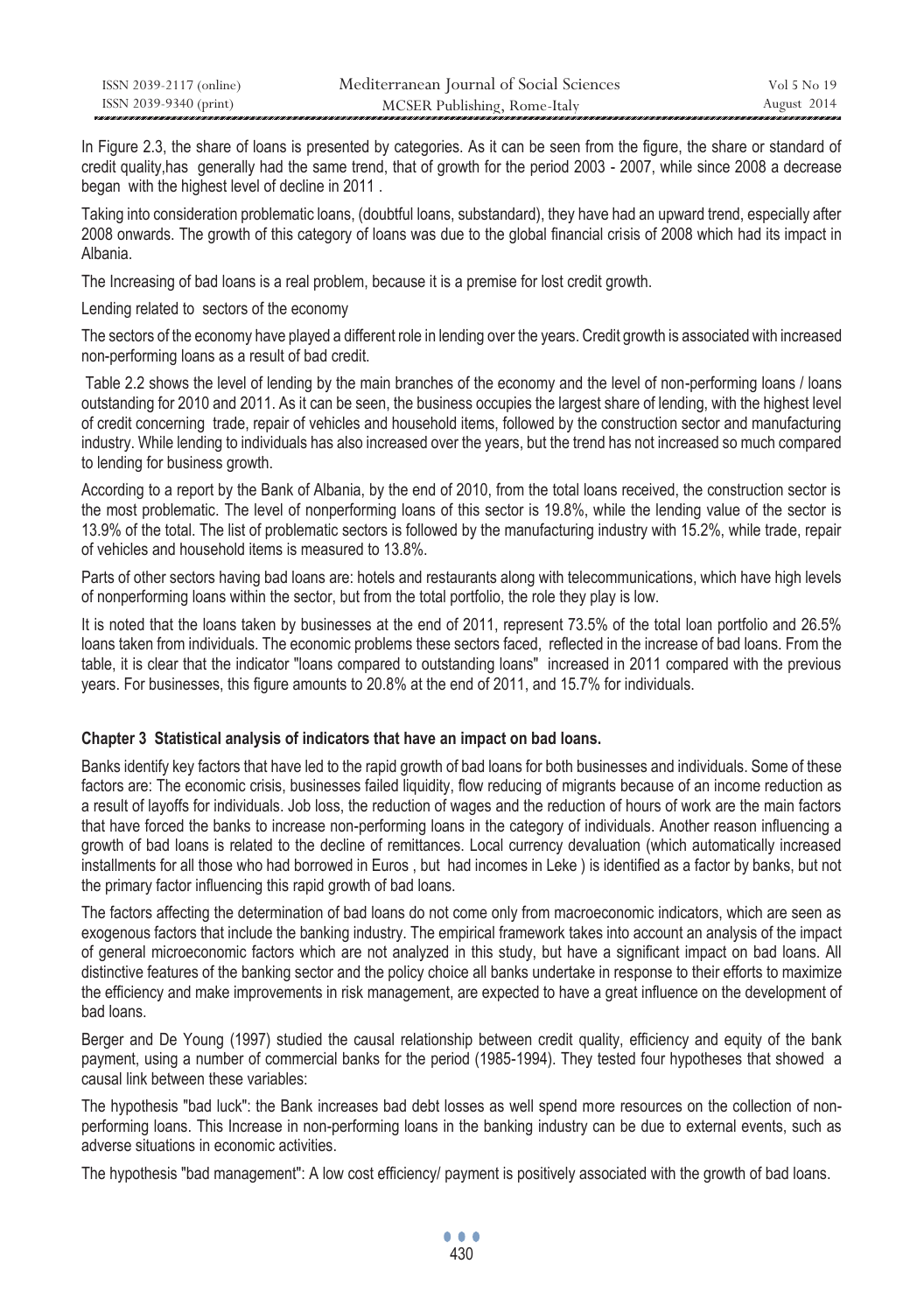The hypothesis "skimping": Banks that do not have high credit quality appear to be more cost-efficient, yet ,they will have a "bloom" of bad loans in the long run.

The moral hazard: A low capitalization of banks leads to an increase in bad loans.

Berger and DeYoung, found support for both hypotheses before making a mutual causal relationship between cost efficiency and bad loans. (a negative relationship).

Podpiera and Weill (2008), studied the relationship between cost efficiency and bad loans in the context of the Czech banking industry for the period 1994-2005. They concluded that there is strong evidence in favor of the hypothesis "bad management" and suggest that regulatory authorities in developing economies should focus on performance management, in order to increase the stability of the financial system (by reducing the level of bad credit).

Salas & Saurina (2002), combined macroeconomic and microeconomic variables as regressive explanatory variables of bad loans in a study for commercial and savings Spanish banks, (1985 -1997). They found the effect size, which means that larger banks have less bad credit. Then the next hypothesis can be formulated: "The Banks size is negatively associated with bad loans."

The hypothesis of "pro-cyclical credit policy": Banks adopt a liberal credit policy, (Ryan 1994), during the boom cycle, and a strict policy during the period of concentration.

It should be emphasized that it is expected that the importance of various factors (such as macroeconomic and bankspecific) will vary according to different types of loans.

Factors affecting the growth of non-performing loans in Albania:

#### The economic crisis

- According to banks, the economic crisis is an external factor that has the most significant impact on increasing the level of bad loans. The consequences of the economic crisis are at the top of the list, which contributed to the reduction of sales to businesses and increased liquidity problems, which gave the chain effect throughout the economy. This situation not favorable to businesses brought non- performing loans towards Banks and it was transferred to individuals.

#### Problems with property titles

-Often the borrowing entities, put loan properties as a guarantee which in many cases are not legalized. This leads to increasing loan problems, as it creates difficulties in collateral repossessing.

#### The decline of remittances:

-Due to the global crisis, remittances in the country of origin have fallen sharply. Remittances constitute an important source of income for many Albanian families. They also affect the level of growth consumption and poverty reduction. Consequently, their decline has increased the possibility of non-payment of loans taken from Albanian individuals.

#### Unreliable income-documents:

-Often different entities commit forgery of documents which are proving their income to obtain loans from these institutions, but given that these documents are not in fact real and subjects have not really options to re-pay loans, it brings their inability to pay and thus increases the level of bad loans.

# Low quality of financial reporting/planning:

- Taking into account the poor planning/reporting of financial customers, banks are in the position of making decisions with poor data quality. This results in a poor assessment of the potential of the business or financial situation at the time of loan approval. The recent bad loans highlighted the important link between low quality of reporting and business planning in Albanian and this created difficulty for banks in deciding on credit quality.

The relatively high rate of unemployment:

-Considering that unemployment is increasing, unemployed individuals do not have the economic means to pay and so logically the level of bad loans increases.

# Overloading with loans:

-Specific subjects receive many credits from different institutions and thus increase in parallel financing inability to pay, subsequently bad loans increase.

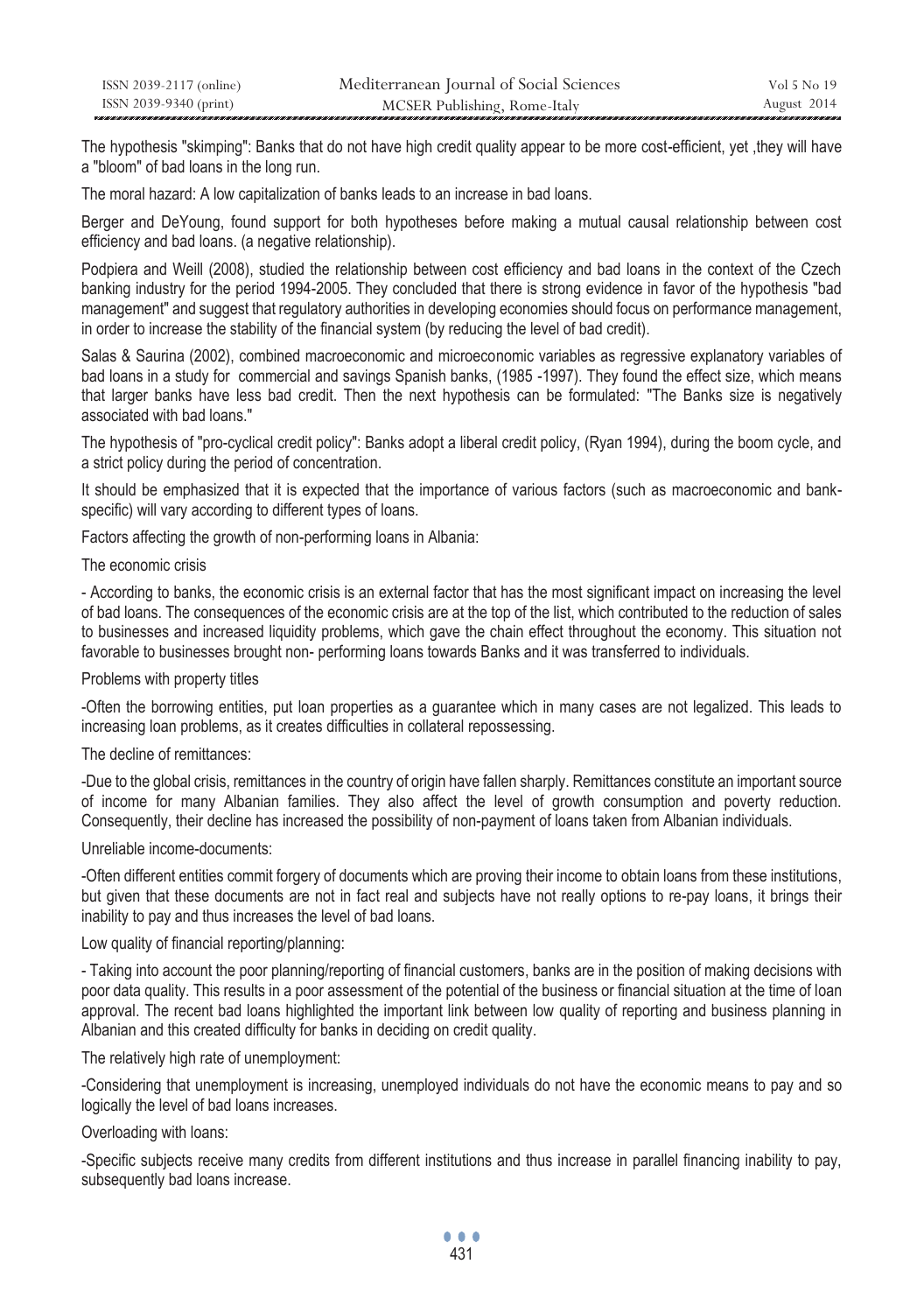| ISSN 2039-2117 (online) | Mediterranean Journal of Social Sciences | Vol 5 No 19 |
|-------------------------|------------------------------------------|-------------|
| ISSN 2039-9340 (print)  | MCSER Publishing, Rome-Italy             | August 2014 |

The slowdown in the construction sector:

-From the group of business loans, construction's loans are the most problematic. Due to economic crisis, the sector suffered an immediate decline, having sales and liquidity problems, which led to problems with payment of loans.

Taking into account the above macroeconomic factors we tried to analyze the extent of their impact on nonperforming loans with the help of SPSS model.

By analyzing the data on table 3.1, the measurement of the impact of macroeconomic factors will be as it follows:

| Regressi<br>on<br>Model | Indepe<br>ndent<br>Variabl<br>es | Depended Variables                              | Standardi<br>zed $\beta$ | Sig. | Adjusted<br>R2 | F Value | Mode<br>I Sig. |
|-------------------------|----------------------------------|-------------------------------------------------|--------------------------|------|----------------|---------|----------------|
|                         |                                  | Total assets of banks /GDP (<br>%               | 1.312                    | .006 |                |         |                |
|                         | Bad<br>Loans/<br>Total<br>Loans  | Total loans/GDP<br>( %)                         | $-1.551$                 | .004 | .959           | 53.355  | 0.000          |
|                         |                                  | Credit depth of information<br>index            | .463                     | .024 |                |         |                |
|                         |                                  | Unemployment, total (% of<br>total labor force) | .744                     | .003 |                |         |                |

BL/TL (Bad Loans / Total Loans) - variable that represents the ratio of bad loans to total loans-the dependent variable;

TA/GDP (Total Assets of Banks / GDP) - a variable that represents the percentage of total bank assets to gross domestic product, influential variable;

CDIX (Credit depth of information index) - represents the depth of credit information index, influencing variables.

U (Unemployment) – the influencing variable that represents the rate of unemployment; the model results important (F  $= 53,355$ ),

 Individual connections statistically result significant, the model built has an explanation of 95.9%, free from autocorrelation, d = 2.080 =2, the multicollinearity concern (VIFi <10), with a normal waste.

From the model we let out indicators such as loan interest, the spread (the lending rate - deposit rate) (%), Remittances / GDP which resulted insignificant from the model built. As expected, from the theoretical studies, the indicator "Total Assets of Banks / GDP" is important and its growth will contribute significantly to the increasing of level of bad loans. Unlike the theoretical implications, the indicator "Total loans / GDP", affects negatively the level of problematic loans.

 We think that one of the main reasons of this negative impact is that in the recent years banks have been more selective and let's say they have had "the luxury" to make loans of very high quality in this period with low rhythm of lending by them and a high demand from entities that want to give loans. On the other hand second-tier banks lend to the state, where there is no risk of default. The indicator "Credit depth of information index" from 2008 up to now is quite high, at level 5, it should influence the reduction of non-performing loans. The theoretical conclusions of this indicator can not be proved, and we think we should find the reasons in the negative effects of the crisis and the years after it, because our data began at this period, they were 0 before it. The positive impact of indicators "Total unemployment, (% of Total Labor Force)", is consistent with our theoretical conclusions. The increasing of unemployment would lead to reduction of income as a result in a reduction of paying loans from individuals. If you continue the analysis, the reduction of individuals 'income will negatively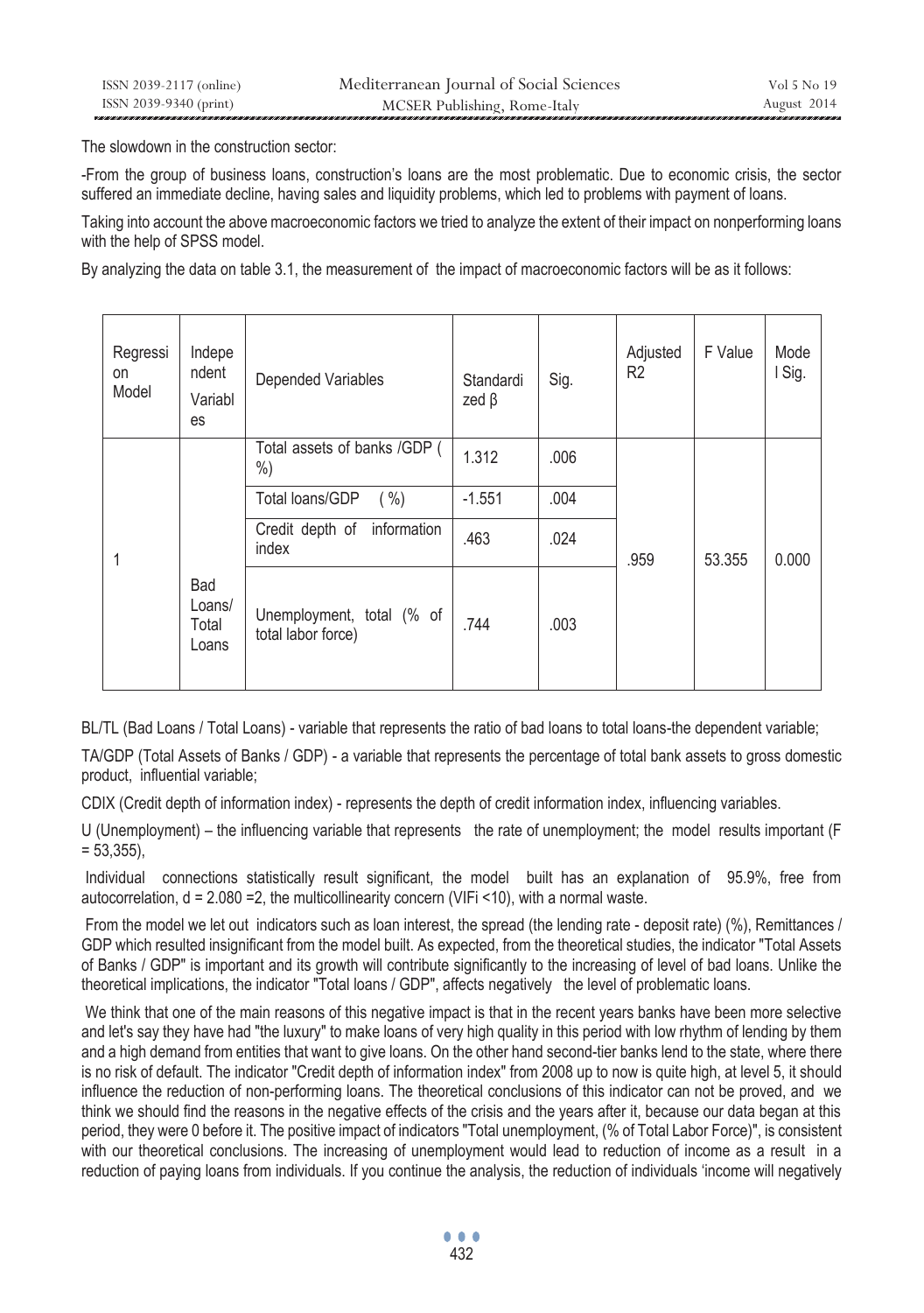impact on business activity, in lowering their income and consequently in the reduction of their ability to pay the loans. (If borrowers are members of the banking system)

#### **Recommendations**

- Banks in Albania should develop and implement appropriate policies and strategies and explicit about their performance in a medium and long term. The Bank of Albania, as the central banking institution in the country should play a more active role in creating a suitable climate. At the same time, this institution has the duty to examine the most real reasons of the problems associated with banks bad loans.

- Bank policies should avoid rigid strict practices and implement more dynamic practices, suitable and in function of the economy conditions. Banking supervision must make sure the realization of such action. It is easy for the banks to avoid a loss today, all losses are charged to the client, but this fact, directly or indirectly, influences the banking system and the economy in the near future. It should be mentioned the failure or bad loans taken by businesses, but in this case, the bank should help the business to come out from this problem.

- Banks may also use the information received from the Credit Registry to prevent bad loans. A Credit Registry is a database containing demographic information on the real financial situation of people applying for a loan at a bank, at a branch of a foreign bank licensed by the Bank of Albania or other lending institutions. The main purpose of the Credit Registry is to assist in the performance of safe lending transactions through the availability of information on borrowers, as well as promoting the efficiency and safety of the lending process.

- Care should be taken in granting loans. This does not mean that banks should restrain lending, because in the future it would damage the banking system because the market will suffer a lack of liquidity. If banks are especially cautious in granting loans, then there is a high probability for them to have in the future a qualitative loan portfolio. On the other hand, banks must manage very carefully the current loan portfolio. This means restructuring problematic loans, giving new opportunities to businesses, because helping these businesses after the bankruptcy would not be useful for the bank . Moreover, it is seen as a priority providing necessary assistance to businesses which are in financial difficulty.

- Banks must be able to recognize and better understand the borrower's financial situation by identifying and avoiding the abusers. Visits to businesses applying for loans should not be "routine and formal visits", but properly investigating to understand in depth about these businesses.

- Recommendations may include the restructuring of non-performing loans and their extension in time, in cases where it is analyzed that the borrower is deemed to be in temporary difficulties and to their execution or cleaning them off. This whole process should be guided and monitored simultaneously by the Bank of Albania.

# **References**

Annual Reports 2002 -2013, Bank of Albania

Annual Report 2002 – 2012, World Bank

Barth, James, Jerry Caprio and Ross Levine "Rethinking Bank Regulation: Till Angels Govern" , Cambridge University Press 2006

Bain K, Howell P, (2005), "The economics of money, banking and finance", fq 71 – 159

Cortavarria Luis, Dziobek C., Kanaya A. and Inwon Song, (2000), "Loan Review, Provisioning and Macroeconomic

Linkages," MAE Operational Paper, International Monetary Fund,November.

Caballero, R. and M. Hammour (1996), Macroeconomics of Specificity, NBER Working Paper, No.5757

Easterly, William and Levine, Ross (2003), "Tropics, Germs and Crops: The Role of Endowments in Economic

Development", Journal of Monetary Economics, 50.1.

Jentzsch, N., 2006, The Economics and Regulation of Financial Privacy (Springer Physica, Heidelberg)

Fabozzi F, Modigliani F, (2009), "Capital Markets – Institutions and Instruments", fq 19 – 59, fourth edition.

Frost S.M, (2004), "The Bank Analyst's Handbook, Money, risk and conjuring tricks", Securities, Markets and Financial

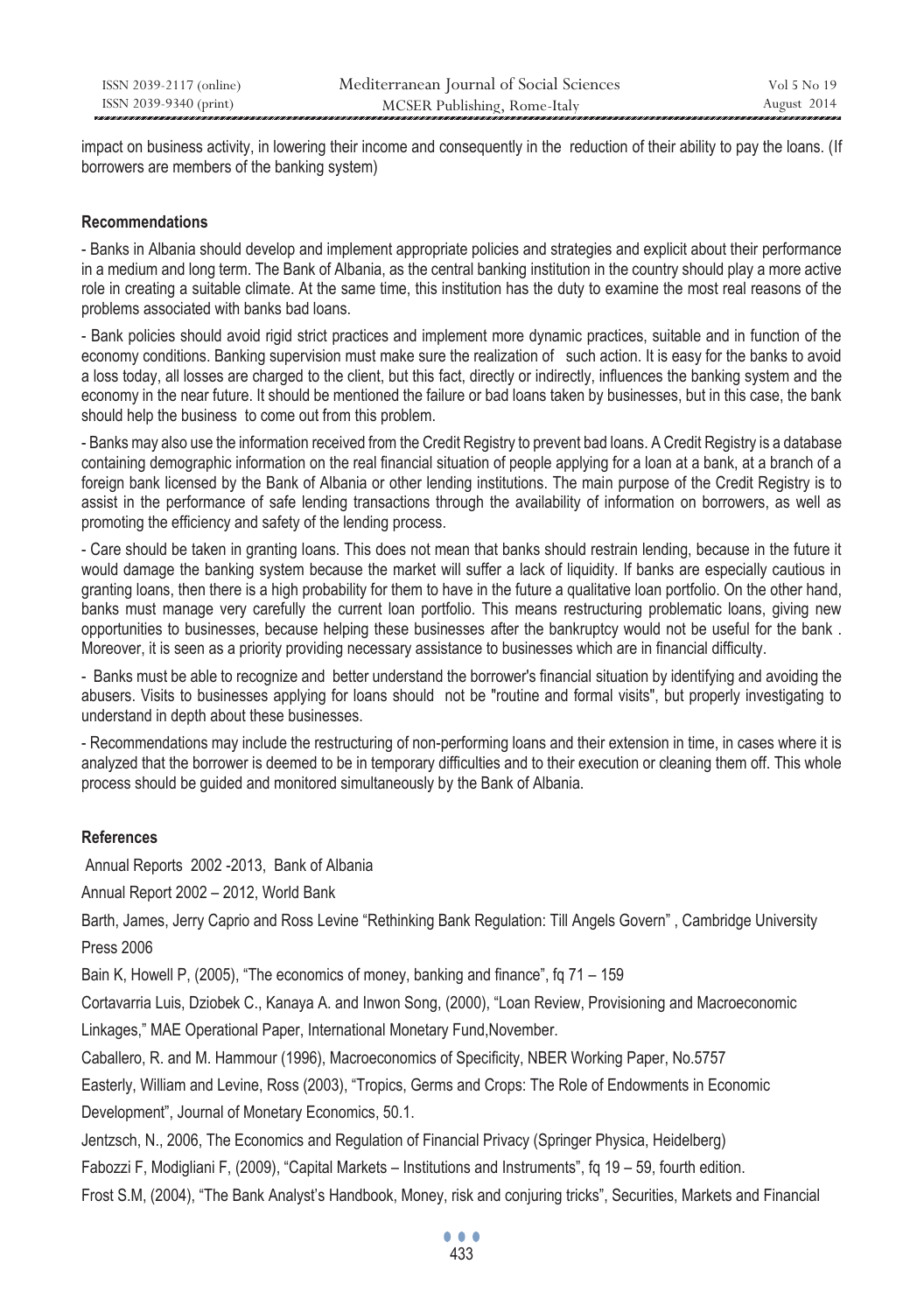| ISSN 2039-2117 (online) | Mediterranean Journal of Social Sciences | Vol 5 No 19 |
|-------------------------|------------------------------------------|-------------|
| ISSN 2039-9340 (print)  | MCSER Publishing, Rome-Italy             | August 2014 |

Intermediation, fq 3 – 14.

Freixas X, Rochet J. Ch, (2008) "Microeconomy of Banking", Chapter1 – General Introduction, fq 1.

Greenbaum S. I, Thakor A.V, (2007), "Contemporary Financial Intermediation", fq 41 – 74,second edition.

Hughes, J. P., Mester, L. J. (1993). "A Quality and Risk-adjusted Cost Function for Banks: Evidence on the 'Too-Big-to-Fail' Doctrine." Journal of Productivity Analysis, 4, pp. 293-315

Masiukiewucz P, (2010), "Crisis threat and banking reform", research paper, scientific journal - "Perspectives of Innovations, Economics & Business", volumi 6 (3), fq 52 – 56, ISSN: 1804-0527 (online) 1804-0519 (print), Warsaw School of Economics, Poland

# **Tables**

|  | Table 2.1 Bad loans compared to total loans |  |
|--|---------------------------------------------|--|
|  |                                             |  |

| Country<br>2011          | 2003 | 2004  |     | 2005 | 2006 | 2007<br>2008 | 2009             | 2010             |
|--------------------------|------|-------|-----|------|------|--------------|------------------|------------------|
| Albania                  | 4.6  | 4.2   | 2.3 | 3.1  | 3.4  | 6.6          | 10.5             | 13.9<br>14.4     |
| Argentina<br>1.5         | 17.7 | 10.7  | 5.2 | 3.4  | 2.7  | 2.7          | $\overline{3.0}$ | $\overline{1.8}$ |
| Australia<br>2.2         | 0.3  | 0.2   | 0.2 | 0.6  | 0.6  | 1.3          | 2.0              | 2.2              |
| Austria<br>2.7           | 3.0  | 2.7   | 2.6 | 2.7  | 2.2  | 1.9          | 2.3              | 2.8              |
| <b>Belarus</b><br>3.1    | 3.7  | 2.8   | 3.1 | 2.8  | 1.9  | 1.7          | 4.2              | 3.5              |
| Belgium<br>2.8           |      | 2.6   | 2.3 | 2.0  | 1.3  | 1.2          | 1.7              | 3.1              |
| Bosnia & Herzeg.<br>11.7 | 8.4  | 6.1   | 5.3 | 4.0  | 3.0  | 3.1          | 5.9              | 11.4             |
| <b>Brazil</b><br>3.2     | 4.1  | 2.9   | 3.5 | 3.5  | 3.0  | 3.1          | 4.2              | 3.1              |
| <b>Bulgaria</b><br>13.5  | 3.2  | 2.0   | 2.2 | 2.2  | 2.1  | 2.5          | 6.4              | 11.9             |
| Canada<br>1.1            | 1.2  | 0.7   | 0.5 | 0.4  | 0.4  | 0.8          | 1.3              | 1.2              |
| China<br>1.1             | 20.4 | 13.2  | 8.6 | 7.1  | 6.2  | 2.4          | 1.6              | 1.1              |
| Croatia<br>11.5          | 8.9  | 7.5   | 6.2 | 5.2  | 4.8  | 4.9          | 7.8              | 11.2             |
| Czech<br>5.6             | 4.9  | $4.0$ | 3.9 | 3.6  | 2.7  | 3.2          | 5.2              | 6.2              |
| Finland<br>0.5           | 0.5  | 0.4   | 0.3 | 0.2  | 0.3  | 0.4          | 0.6              | 0.6              |
| France<br>2.7            | 4.8  | 4.2   | 3.5 | 3.0  | 2.7  | 2.8          | 3.6              | 4.2              |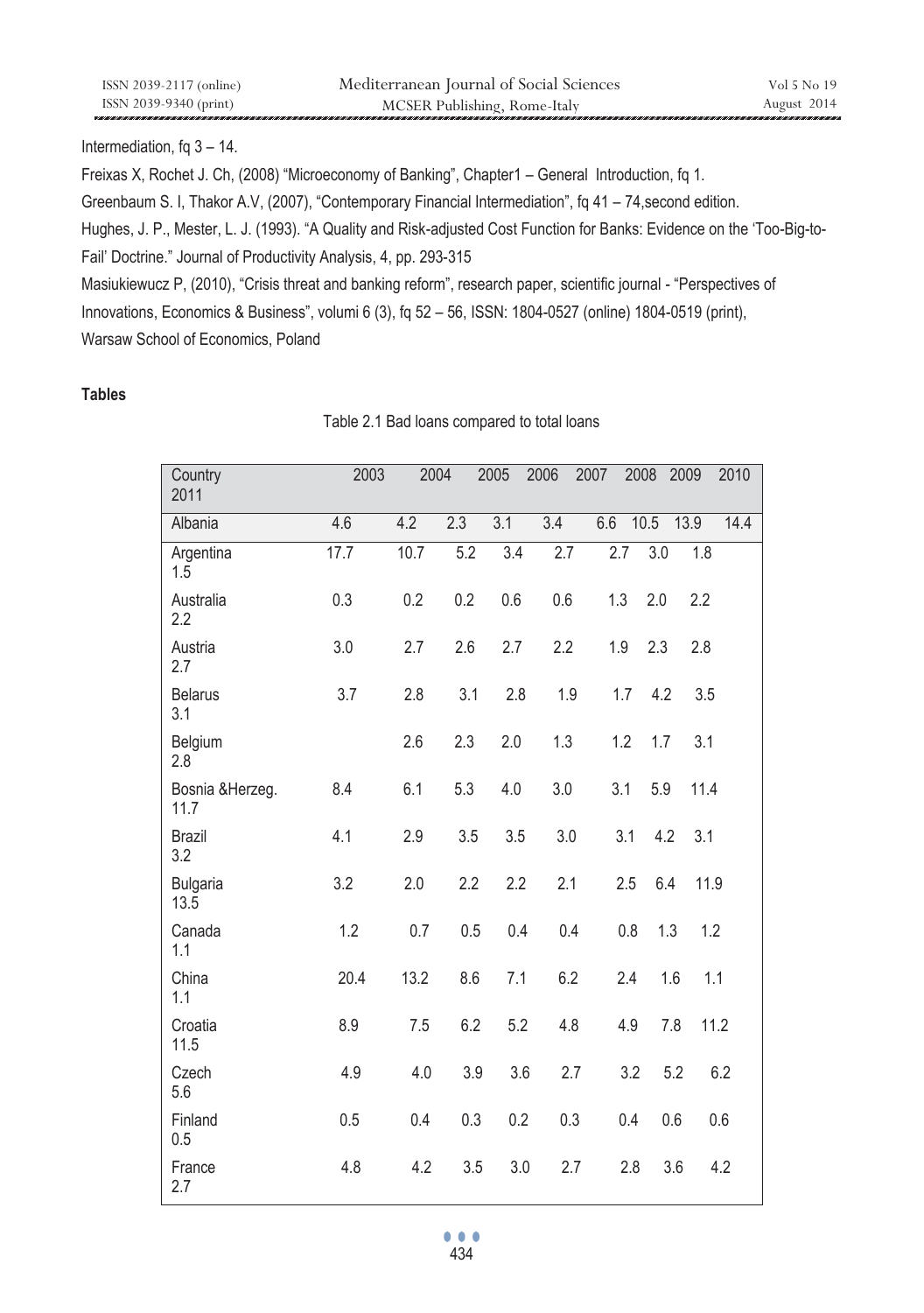Mediterranean Journal of Social Sciences MCSER Publishing, Rome-Italy

Vol 5 No 19 August 2014

| Germany<br>3.3    |      |      | 5.2  | 4.9  | 4.0 | 3.4  | 2.7  | 2.9  |
|-------------------|------|------|------|------|-----|------|------|------|
| Greece<br>11.5    | 7.0  | 7.0  | 6.3  | 5.4  | 4.5 | 5.0  | 7.7  | 10.4 |
| Hungary<br>10.4   | 2.6  | 2.7  | 2.3  | 2.6  | 2.3 | 3.0  | 6.7  | 9.7  |
| Italy<br>7.8      |      | 6.7  | 6.6  | 5.3  | 4.9 | 4.6  | 4.9  | 7.0  |
| Luxembourg<br>0.3 | 0.5  | 0.3  | 0.2  | 0.1  | 0.4 | 0.6  | 0.7  | 0.2  |
| Macedonia,<br>9.1 | 22.4 | 17.0 | 15.0 | 11.2 | 7.5 | 6.7  | 8.9  | 9.0  |
| Montenegro        | 5.2  | 5.3  | 2.9  | 3.2  | 7.2 | 13.5 | 21.0 | 3.2  |
| Netherlands       | 2.0  | 1.5  | 1.2  | 1.7  | 3.2 | 2.8  | 2.7  |      |
| Slovak<br>5.8     | 3.7  | 2.6  | 5.0  | 3.2  | 2.5 | 2.5  | 5.3  | 5.8  |
| Slovenia          | 3.7  | 3.0  | 2.5  | 2.5  | 1.8 | 1.8  | 2.3  | 3.6  |
| Spain             | 1.0  | 0.8  | 0.8  | 0.7  | 0.9 | 2.8  | 4.1  | 4.6  |
| United.K          | 2.5  | 1.9  | 1.0  | 0.9  | 0.9 | 1.6  | 3.5  | 4.0  |
| United.S<br>4.7   | 1.1  | 0.8  | 0.7  | 0.8  | 1.4 | 3.0  | 5.4  | 4.9  |

# Source: World Bank 2012

Figure 2.1. The influence of bad loans over total loans% (2003 – 2012)



Source: World Bank 2012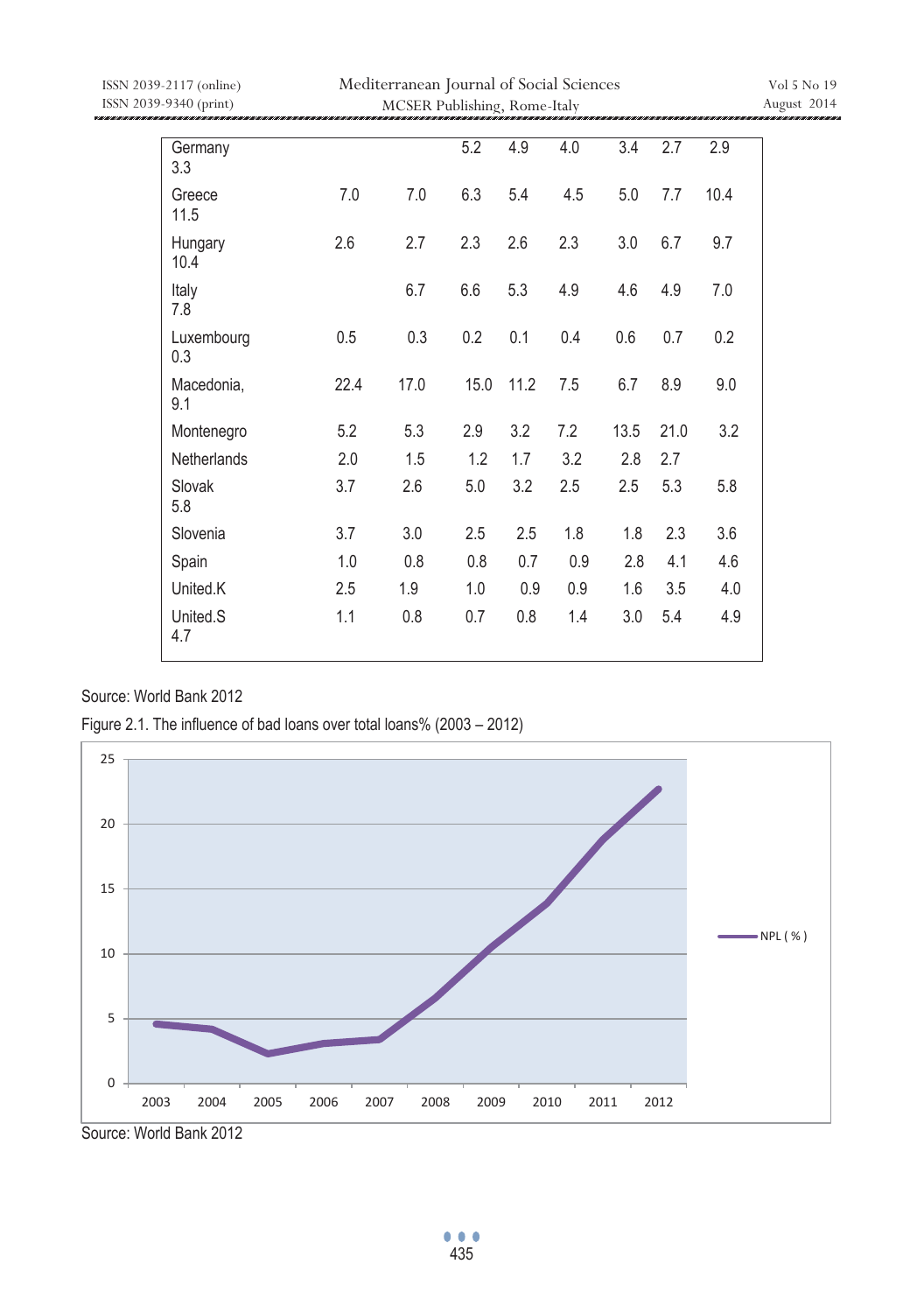# Figure 2.2. The annual growth rates of loans



Source: Bank of Albania, Monitor Magazine



Figura 2.3. Share of loans by category (as% of total outstanding loans

Source: Bank of Albania

Tabela 2.2 . The importance of loans according to categories

| Description | $\frac{0}{0}$<br>In<br>2008 | $\%$<br>In.<br>2009 | $\%$<br>In<br>2010 | $\%$<br>In.<br>2011 | Bad<br>Loans/Total<br>Loans<br>2010 | Bad<br>Loans/Total<br>Loans |
|-------------|-----------------------------|---------------------|--------------------|---------------------|-------------------------------------|-----------------------------|
|-------------|-----------------------------|---------------------|--------------------|---------------------|-------------------------------------|-----------------------------|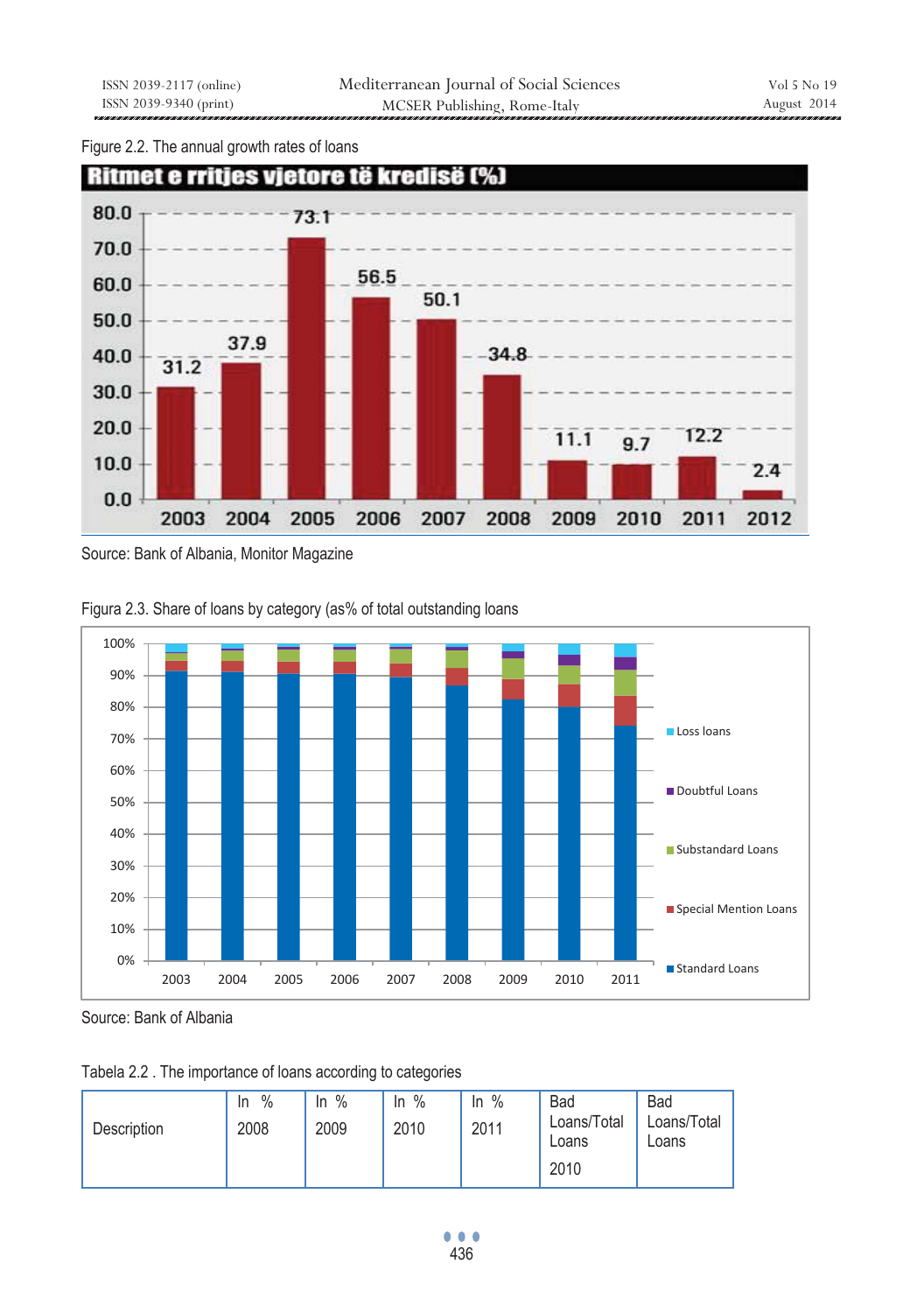ISSN 2039-2117 (online) ISSN 2039-9340 (print)

 Mediterranean Journal of Social Sciences MCSER Publishing, Rome-Italy

Vol 5 No 19 August 2014

| <b>Businesses</b>                                   | 65.4 | 67.6             | 69.9 | 73.5 | 15.1 | 20.8 |
|-----------------------------------------------------|------|------------------|------|------|------|------|
| Agriculture, hunting<br>and forestry, fishing       | 0.7  | 0.7              | 0.8  | 1.0  | 23.4 | 13.6 |
| Extractive industry                                 | 1.5  | 1.6              | 1.4  | 1.2  | 13.7 | 12.9 |
| Processing industry                                 | 9.2  | 9.8              | 10.0 | 10.8 | 15.2 | 21.3 |
| Education                                           | 0.6  | 0.8              | 0.8  | 0.8  | 12.1 | 3.9  |
| Hotels<br>and<br>restaurants                        | 3.3  | $\overline{3.2}$ | 3.0  | 3.0  | 22.7 | 45.3 |
| Transportation,<br>storage and<br>telecommunication | 1.5  | 1.7              | 2.3  | 2.3  | 23.0 | 15.2 |
| Construction                                        | 14.3 | 13.8             | 13.9 | 13.3 | 19.8 | 29.6 |
| оf<br>Trade, repair<br>vehicles and                 |      |                  |      |      |      |      |
| household<br>appliances                             | 21.5 | 22.7             | 24.1 | 24.5 | 13.8 | 21.3 |
| <b>Households</b>                                   | 34.6 | 32.4             | 30.1 | 26.5 | 11.8 | 15.7 |
| Other                                               | 12.8 | 13.3             | 13.6 | 16.6 |      |      |
| Total                                               | 100  | 100              | 100  | 100  |      |      |

Source: Bank of Albania

Tabela 3.1 The Indicators

| Vite<br>t | Bad<br>Loans/Tot<br>al Loans | Total<br>asset<br>s of<br>bank<br>S<br>/GDP<br>( %) | Total<br>loans/G<br>DP<br>$%$ ) | The<br>chang<br>e of<br>loans<br>given<br>in<br>years<br>$(\%)$ | Credit<br>depth of<br>informati<br>on index | Intere<br>st<br>Loan | Spread<br>(Lendi<br>ng rate<br>deposit<br>rate)<br>(%). | Remittances/G<br><b>DP</b> | Unemployme<br>nt, total (% of<br>total<br>labor<br>force) |
|-----------|------------------------------|-----------------------------------------------------|---------------------------------|-----------------------------------------------------------------|---------------------------------------------|----------------------|---------------------------------------------------------|----------------------------|-----------------------------------------------------------|
| 200<br>2  |                              | 54.5                                                | 6.3                             |                                                                 | $\Omega$                                    | 15.3                 | 6.77                                                    | 15                         | 12.60                                                     |
| 200<br>3  | 4.6                          | 53.8                                                | 7.3                             | 31.2                                                            | $\mathbf 0$                                 | 14.27                | 5.9                                                     | 14                         | 12.60                                                     |
| 200<br>4  | 2.3                          | 56.8                                                | 9.3                             | 37.9                                                            | $\Omega$                                    | 11.76                | 5.15                                                    | $\overline{13}$            | 12.60                                                     |
| 200<br>5  | 3.1                          | 60.9                                                | 15.7                            | 73.1                                                            | $\mathbf 0$                                 | 13.08                | 7.99                                                    | 12.2                       | 12.50                                                     |
| 200<br>6  | $\overline{3.4}$             | 70.8                                                | 22.4                            | 56.5                                                            | $\mathbf 0$                                 | 12.94                | 7.71                                                    | $\overline{13}$            | 12.40                                                     |
| 200<br>7  | 3.4                          | 70.8                                                | 30.2                            | 50.1                                                            | $\Omega$                                    | 14.1                 | 8.44                                                    | 12                         | 13.50                                                     |
| 200<br>8  | 6.6                          | 76.8                                                | 36.5                            | 34.8                                                            | $\overline{5}$                              | 13.02                | 6.22                                                    | $\overline{9}$             | 13.00                                                     |